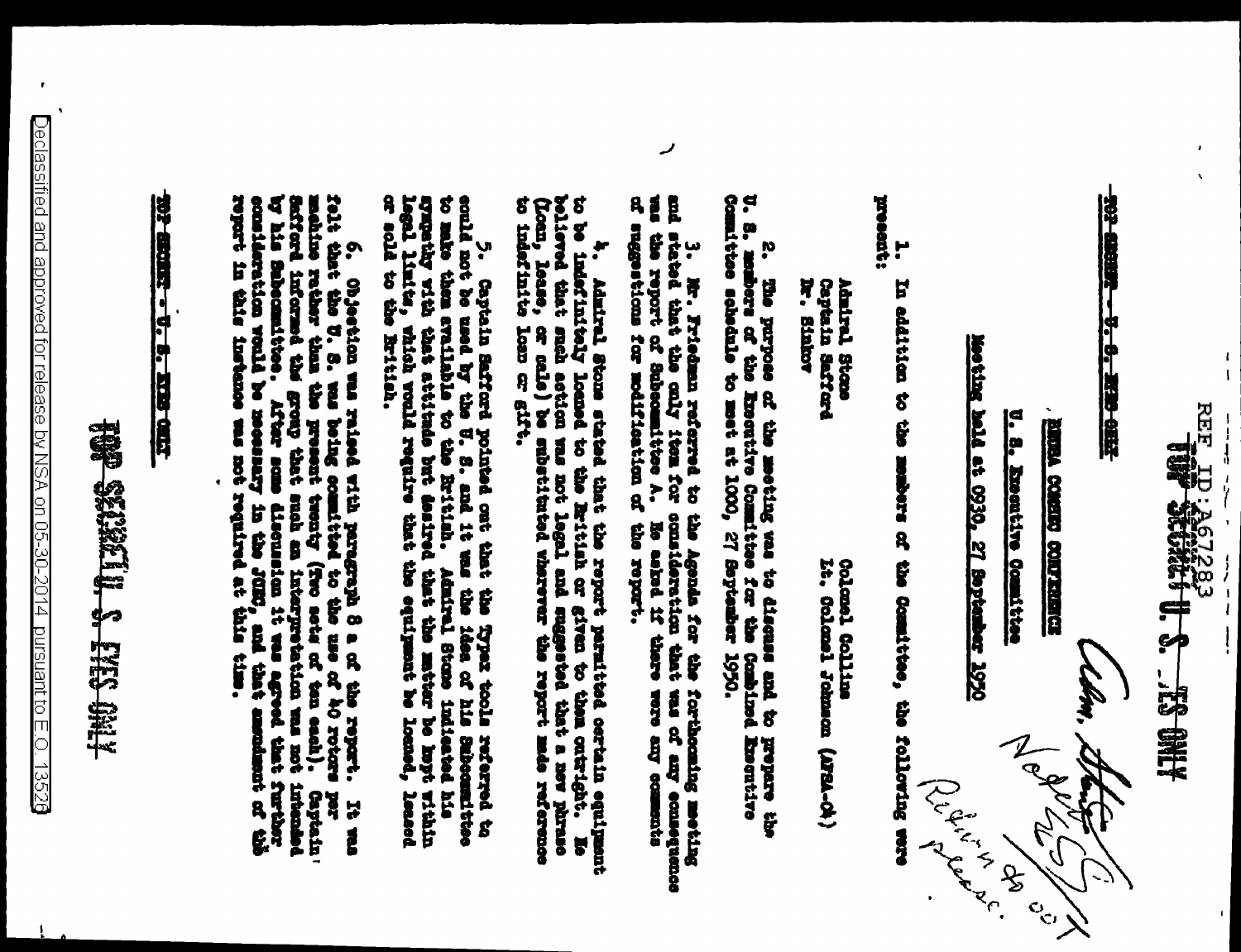

REF ID: A67283

 $\sim 1$ 

### TOP SECRET - U. S. BURG CHIX

7. Objection to the last sentence of paragraph 7 e was raised. After considerable discussion the sentence was completely revised to eliminate any reference to the U.S. - U.K. JOBC.

8. Cantain Hansen announced that he would not be able to attand the Combined Axecutive Committee meeting. Colonel Johnson would attend and represent him at the meeting.

**APPROVED:** 

RUSSELL R. HORTON Lt. Colonel. Signal Corps **Recorder** 

 $\mathcal{C}^{\mathcal{A}}$ 

x

ì

.<br>ا

**WILLIAM F. FRIEDMAN Chairman**